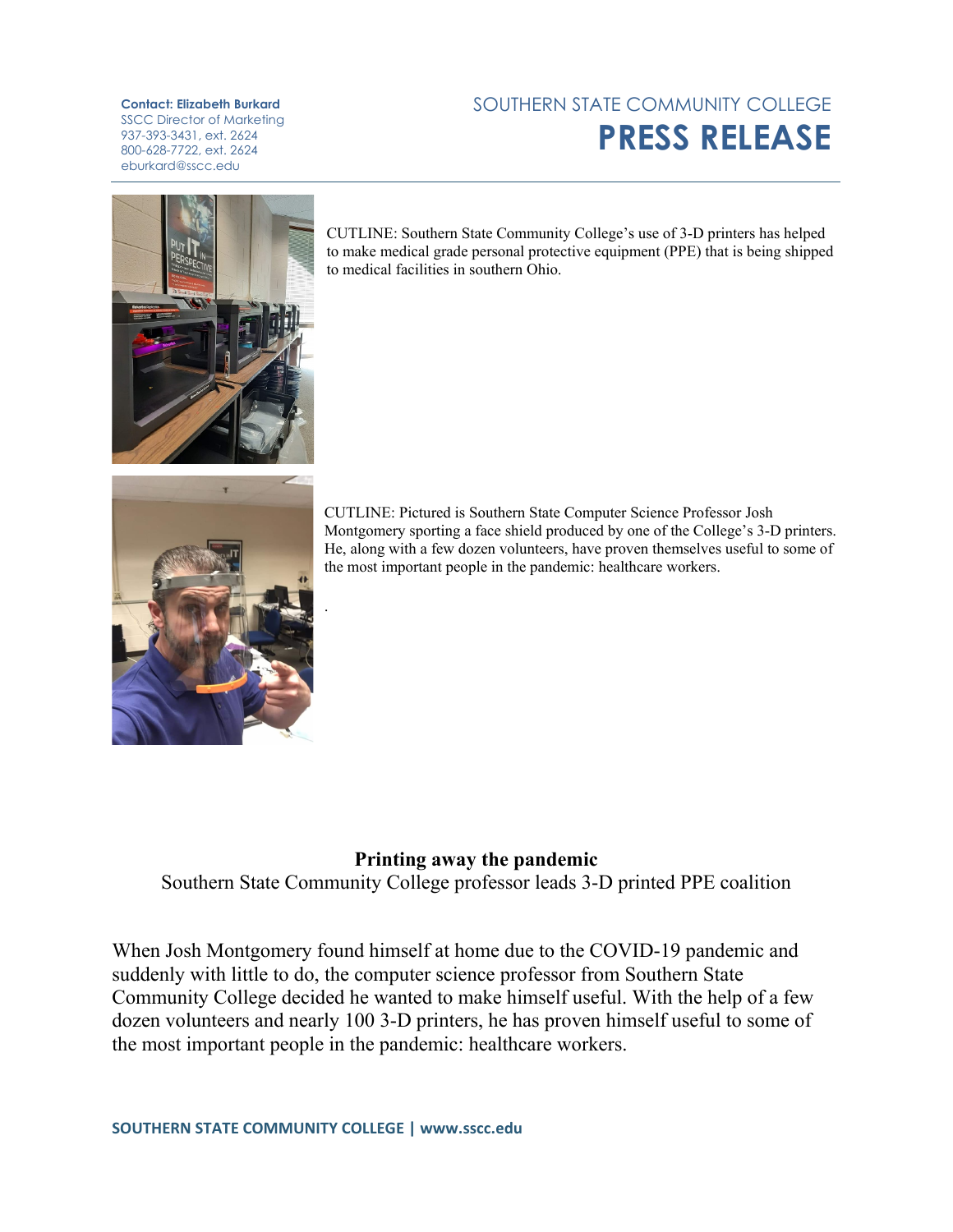It was an article in Forbes that inspired Montgomery to try manufacturing medical grade personal protective equipment (PPE) using Southern State Community College's array of 3-D printers. Julie Krebs, Southern State's Director of Nursing, recommended sending them to local hospitals. When Nate Luke, of McClain High School, reached out to him with his own collection of printers hoping to send PPE to local medical facilities, a coalition was born.

"I made a social media post that day, and my email and Facebook just blew up," he said.

Now, the group has a name and a game plan: the Southern Ohio Makers against COVID Coalition hopes to 3-D print as many plastic face shields as possible while the pandemic begins to rage in Southern Ohio hospitals.

"We moved as quickly as we could to mobilize," he said. "It's been really good for everyone."

Over the weekend, 47 builders with 100+ printers were working nearly around the clock to produce face shields for 27 medical organizations, including hospitals, funeral homes, mortuaries, urgent care facilities and dermatologists — all at no cost to the medical organizations.

With the help of Susan Davis (Attorney at Law) and her charity *Soles for Students*, the organization is protected from liability and has funding streams, Montgomery said. SOMACC runs through social media, and its main page is on Facebook at **facebook.com/southernohiomakersagainstcovidcoalition**. Donation options are available on the page.

According to Montgomery, SOMACC has more than 3,000 orders to fill. The group has arranged pickup and drop-off of individual shield pieces in recent days, and Friday will be the first assembly day at SSCC's Patriot Center. Volunteers will stand six feet apart at medically sanitized stations, and Montgomery anticipates processing between 500 to 1,000 face shields.

Montgomery said he is just happy to be contributing to the fight against COVID-19 in his own way.

"When the COVID thing happened, I felt really depressed," he said. "I was removed from my students and the people I can help, and I felt pretty bad. However, when SOMACC took off, I had a new mission. And I jumped in with both feet."